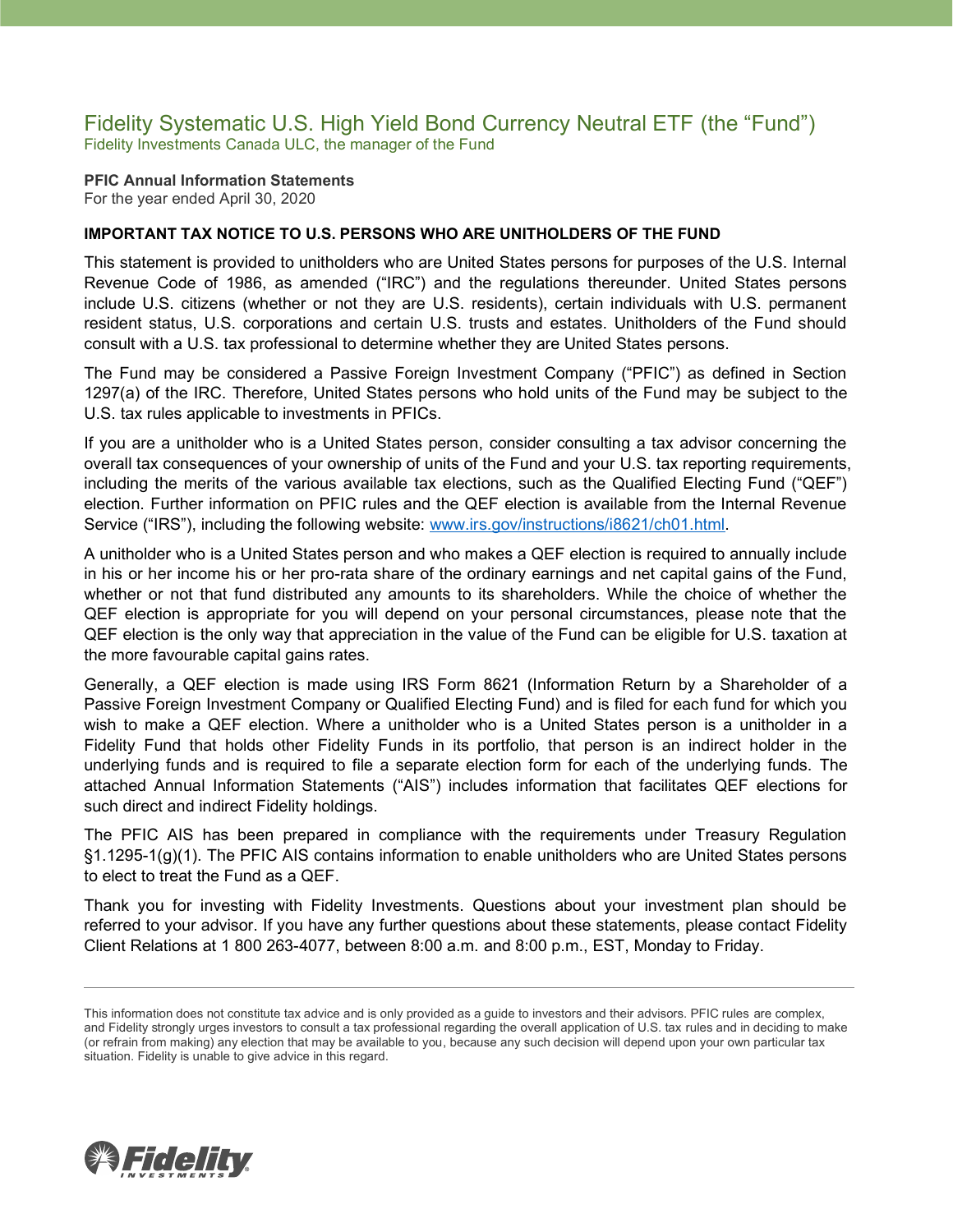# Fidelity Systematic U.S. High Yield Bond Currency Neutral ETF

#### **PFIC Annual Information Statements (US\$)**

For the Fund's PFIC taxation year ended April 30, 2020

- 1. This Information Statement applies to the PFIC taxation year of Fidelity Systematic U.S. High Yield Bond Currency Neutral ETF (the "Fund") commencing on September 23, 2019 and ending on April 30, 2020.
- 2. The per-unit, per-day amounts of ordinary earnings and net capital gains of the Fund and its lower-tier Fund(s) as applicable, for the period specified in paragraph (1) are provided in the table:

| <b>FIDELITY FUND HELD DIRECTLY</b>                                      |                                       | <b>ORDINARY</b><br><b>EARNINGS \$</b> | <b>NET CAPITAL</b><br><b>GAIN \$</b>             |                                              |
|-------------------------------------------------------------------------|---------------------------------------|---------------------------------------|--------------------------------------------------|----------------------------------------------|
| Fidelity Systematic U.S. High Yield Bond Currency<br><b>Neutral FTF</b> |                                       | 0.00000000                            | 0.00000000                                       |                                              |
| <b>FIDELITY LOWER-TIER FUNDS HELD</b><br><b>INDIRECTLY</b>              | <b>ORDINARY</b><br><b>EARNINGS \$</b> | <b>NET CAPITAL</b><br><b>GAIN \$</b>  | <b>FUND'S U.S. TAX</b><br><b>YEAR COMMENCING</b> | <b>FUND'S U.S. TAX</b><br><b>YEAR ENDING</b> |
| Fidelity Systematic U.S. High Yield<br><b>Bond ETF</b>                  | 0.00319075                            | 0.00000000                            | September 23, 2019                               | April 30, 2020                               |
| Fidelity U.S. Money Market<br><b>Investment Trust</b>                   | 0.00028585                            | 0.00000000                            | May 1, 2019                                      | April 30, 2020                               |

To determine your pro-rata share of the amounts of ordinary earnings and net capital gains of the Fund and each of its lower-tier Fund(s) held directly and indirectly, as applicable, multiply the per-unit per-day amounts indicated above by the number of units of the Fund held and the number of days you held the units during the Fund's PFIC taxation year.

Here is an example to illustrate the calculation using the per-unit, per-day factors.

You own 100 units of Fund A from the period May 1, 2019 through October 31, 2019. You purchased an additional 100 units of Fund A on November 1, 2019. You did not sell any units of the Fund at any time during the year. Fund A has a PFIC taxation year end of April 30, 2020.

The Fund's ordinary earnings were \$0.001 per unit, per day.

Result: Your ordinary earnings for 2020 of the directly held Fund are (\$0.001 \* 183 days \* 100) + (\$0.001 \*181 days $*$  200) = \$54.50

Use the same calculation method in the example above to determine your pro-rata share of the amounts of ordinary earnings and capital gains for any applicable lower-tier Fund(s).